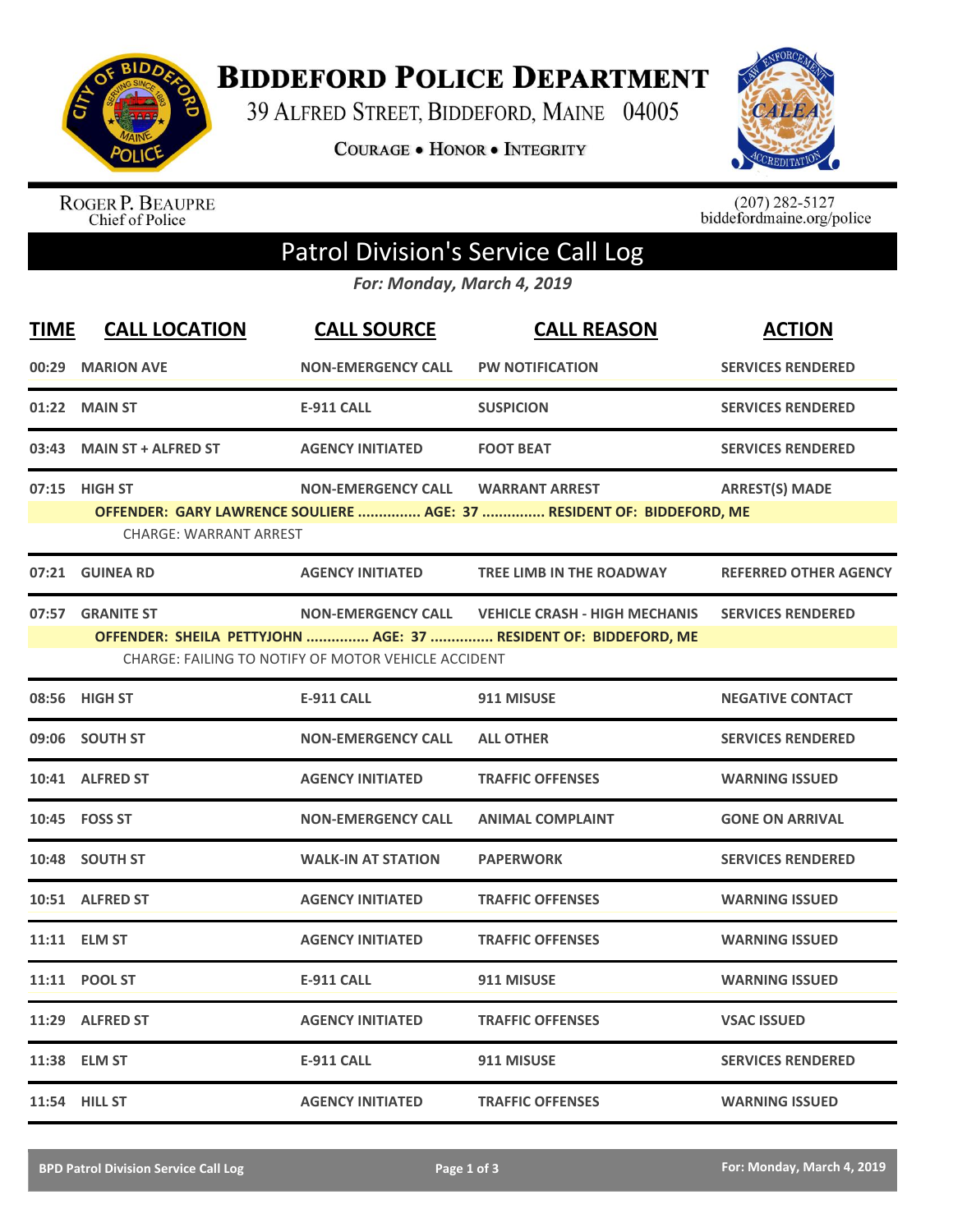| <b>TIME</b> | <b>CALL LOCATION</b>         | <b>CALL SOURCE</b>        | <b>CALL REASON</b>                           | <b>ACTION</b>                |
|-------------|------------------------------|---------------------------|----------------------------------------------|------------------------------|
|             | 11:54 ALFRED ST              | <b>AGENCY INITIATED</b>   | <b>TRAFFIC OFFENSES</b>                      | <b>WARNING ISSUED</b>        |
| 12:04       | <b>BOULDER WAY</b>           | <b>AGENCY INITIATED</b>   | <b>TRAFFIC OFFENSES</b>                      | <b>VSAC ISSUED</b>           |
|             | 12:13 CHADWICK PL            | <b>AGENCY INITIATED</b>   | <b>PAPERWORK</b>                             | <b>PAPERWORK SERVED</b>      |
|             | 12:39 MEDICAL CENTER DR      | <b>E-911 CALL</b>         | ATTEMPTED/THREATENED SUICIDE REPORT TAKEN    |                              |
|             | 12:53 HILL ST + LANDRY ST    | <b>AGENCY INITIATED</b>   | <b>DISABLED VEHICLE</b>                      | <b>SERVICES RENDERED</b>     |
|             | 13:01 HILL ST                | <b>AGENCY INITIATED</b>   | <b>SUSPICION</b>                             | <b>REFERRED OTHER AGENCY</b> |
|             | 13:10 ALFRED ST              | <b>AGENCY INITIATED</b>   | <b>TRAFFIC OFFENSES</b>                      | <b>WARNING ISSUED</b>        |
|             | 13:24 ELM ST                 | <b>AGENCY INITIATED</b>   | <b>TRAFFIC OFFENSES</b>                      | <b>WARNING ISSUED</b>        |
|             | 13:31 ELM ST                 | <b>AGENCY INITIATED</b>   | <b>TRAFFIC OFFENSES</b>                      | <b>WARNING ISSUED</b>        |
|             | 13:41 NOREASTER WAY          | <b>AGENCY INITIATED</b>   | <b>TRAFFIC OFFENSES</b>                      | <b>WARNING ISSUED</b>        |
|             | 13:46 ELM ST                 | <b>AGENCY INITIATED</b>   | <b>TRAFFIC OFFENSES</b>                      | <b>WARNING ISSUED</b>        |
|             | 13:54 POOL ST                | <b>AGENCY INITIATED</b>   | <b>TRAFFIC OFFENSES</b>                      | <b>WARNING ISSUED</b>        |
|             | 14:05 WEST ST                | <b>AGENCY INITIATED</b>   | <b>TRAFFIC OFFENSES</b>                      | <b>WARNING ISSUED</b>        |
|             | 14:09 POOL ST + GEORGE ST    | <b>AGENCY INITIATED</b>   | <b>TRAFFIC OFFENSES</b>                      | <b>WARNING ISSUED</b>        |
|             | 14:15 HILL ST                | <b>AGENCY INITIATED</b>   | <b>TRAFFIC OFFENSES</b>                      | <b>WARNING ISSUED</b>        |
|             | 14:40 SACO FALLS WAY         | <b>RADIO</b>              | <b>JUVENILE OFFENSES</b>                     | <b>SERVICES RENDERED</b>     |
|             | 14:55 PROSPECT ST            |                           | NON-EMERGENCY CALL CRIM THREAT / TERRORIZING | <b>SERVICES RENDERED</b>     |
|             | 15:24 MAIN ST + JEFFERSON ST | <b>WALK-IN AT STATION</b> | 911 MISUSE                                   | <b>WARNING ISSUED</b>        |
|             | 15:41 SOUTH ST               | <b>NON-EMERGENCY CALL</b> | <b>DRUG</b>                                  | <b>SERVICES RENDERED</b>     |
|             | 15:56 HILLS BEACH RD         | E-911 CALL                | <b>MENTAL ILLNESS CASES</b>                  | <b>REPORT TAKEN</b>          |
|             | 15:58 ALFRED ST              | E-911 CALL                | 911 MISUSE                                   | <b>NO ACTION REQUIRED</b>    |
|             | 16:00 ELM ST                 | <b>NON-EMERGENCY CALL</b> | <b>PARKING COMPLAINT</b>                     | <b>NEGATIVE CONTACT</b>      |
|             | 16:27 ALFRED ST + RAY ST     | <b>AGENCY INITIATED</b>   | <b>TRAFFIC OFFENSES</b>                      | <b>VSAC ISSUED</b>           |
|             | 16:45 RAYMOND ST + HILL ST   | <b>AGENCY INITIATED</b>   | <b>TRAFFIC OFFENSES</b>                      | <b>WARNING ISSUED</b>        |
|             | 16:46 ELM ST                 | E-911 CALL                | HARASSMENT                                   | <b>SERVICES RENDERED</b>     |
|             | 17:23 HILLS BEACH RD         | <b>E-911 CALL</b>         | 911 MISUSE                                   | <b>SERVICES RENDERED</b>     |